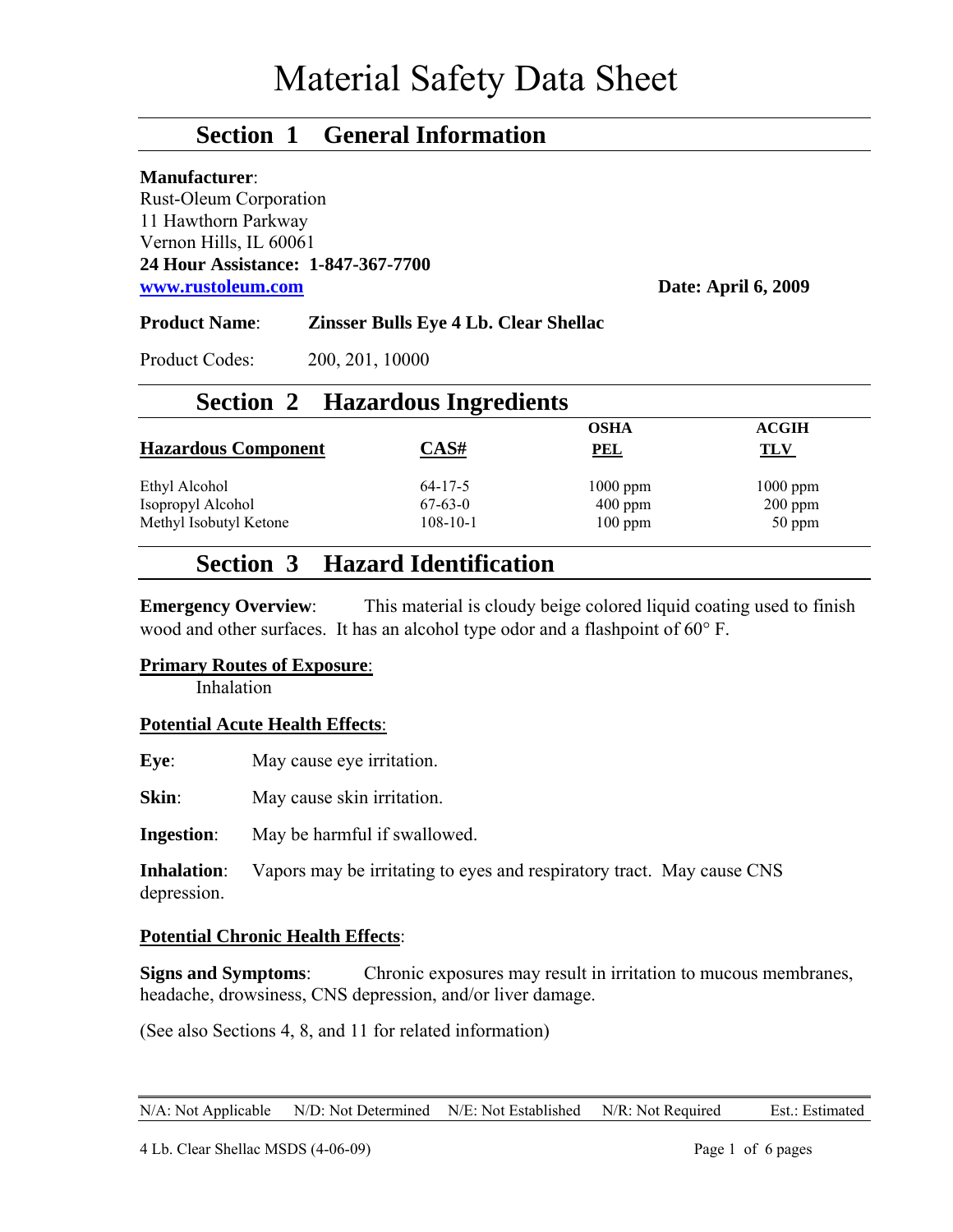# **Section 4 First Aid Measures**

**Eye contact**: Flush eyes with water for at least 15 minutes.

**Skin contact**: Wash with soap and water.

**Ingestion**: If the person is conscious and able to swallow have them drink water to dilute. Call a poison control center, physician, or emergency room.

**Inhalation**: If exposed to excessive levels of vapor or mist, remove to fresh air. Seek medical attention if cough or other symptoms develop.

## **Section 5 Fire Fighting Measures**

**Flash Point** (method): 63° F

**Extinguishing Media**: Use dry chemical, "alcohol resistant" foam, or carbon dioxide. Water may be ineffective but water applied as a spray can absorb some of the fire's heat and should be used to keep fire-exposed containers cool.

**Protection of Firefighters**: As in any fire, wear self-contained breathing apparatus pressuredemand, NIOSH and full protective gear. Evacuate area and fight fire from safe distance.

**Fire and Explosion Hazards**: Vapors may form explosive mixture with air.

# **Section 6 Accidental Release Measures**

**Personal Precautions**: Avoid skin contact. Avoid breathing vapors. Wash hands before eating.

**Clean Up Methods**: Keep unnecessary people away. Remove all sources of ignition. Dike and contain spill with inert material (sand, earth, etc.) and transfer liquid to containers for recovery or disposal. Keep spill out of sewer and open bodies of water. Floors may be slippery; care should be exercised to avoid falls. Avoid runoff into storm sewers and ditches that lead to waterways.

(See also Section 8 for information on Exposure Controls and Personal Protective Equipment)

## **Section 7 Handling and Storage**

**Handling**: Keep away from heat, spark, and flame. Keep operating temperatures below ignition temperatures at all times. Use with adequate ventilation. Avoid contact with eyes, skin, and clothing.

**Storage**: Store way from heat. Keep away from heat, sparks and flame. Keep containers tightly closed and upright when not in use. Protect against physical damage.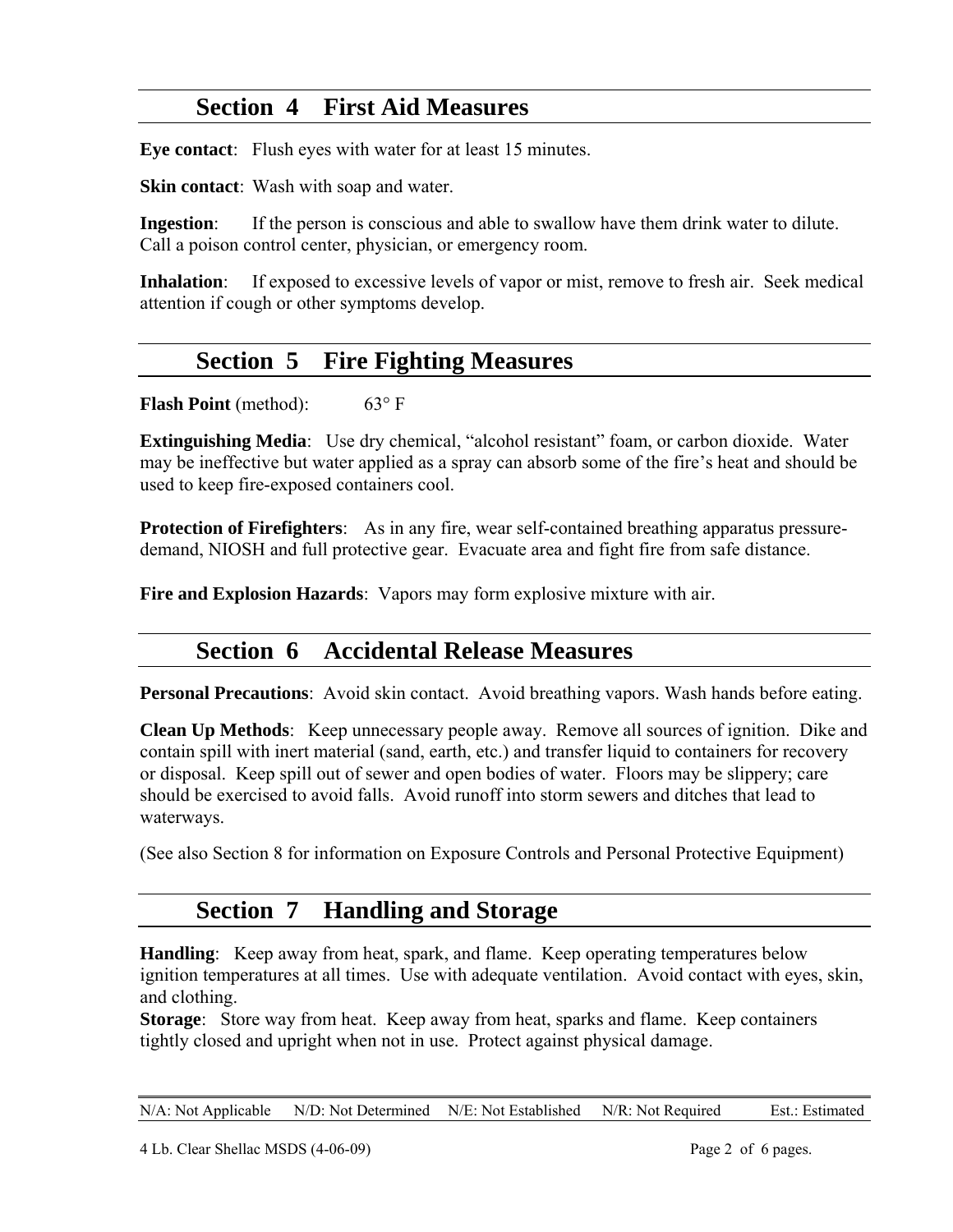# **Section 8 Exposure Controls / Personal Protection**

**Engineering Controls**: Use general room dilution ventilation, process enclosures, local exhaust ventilation, or other engineering controls to control airborne levels below recommended exposure limits.

### **Personal Protective Equipment (PPE):**

**Eye Protection**: Where contact is likely, wear chemical splash goggles and/or full-face shield.

**Skin Protection**: Where contact is likely, wear chemical resistant gloves and other protective clothing to prevent skin contact.

**Respiratory Protection**: Wear vapor levels exceed allowable exposure limits, wear a NIOSH approved air purifying respirator with an organic vapor cartridge.

**General Hygiene Practices**: Avoid eye and skin contact. Avoid breathing vapors. Wash hands before eating and drinking. Do not smoke while using this material.

| <b>Section 9</b>                            | <b>Physical Data</b>        |                                               |
|---------------------------------------------|-----------------------------|-----------------------------------------------|
| Appearance:                                 | Cloudy beige liquid         | <b>Odor:</b> Alcohol type odor                |
| <b>Physical State:</b>                      | Liquid                      | $4.5 - 5.5$<br>$\mathbf{p}$ H:                |
| <b>Boiling Point:</b>                       | $173^\circ$ F*              | <b>Melting/Freezing Point:</b><br>N/A         |
| <b>Vapor Pressure:</b>                      | $40 \text{ mm}/\text{Hg}^*$ | $1.59*$<br><b>Vapor Density:</b>              |
| <b>Odor Threshold:</b>                      | N/D                         | Viscosity:<br>$25 - 300$ cps                  |
| <b>Specific Gravity</b> (water = 1): $0.89$ |                             | <b>Autoignition Temp:</b> $685^{\circ}$ $F^*$ |
| <b>VOC Content:</b>                         | $\leq$ 730 g/l              |                                               |

**Water Solubility**: The alcohol portion is soluble in water, the shellac portion is not soluble and will from a gelatinous layer on top of water.

\* based on pure ethyl alcohol.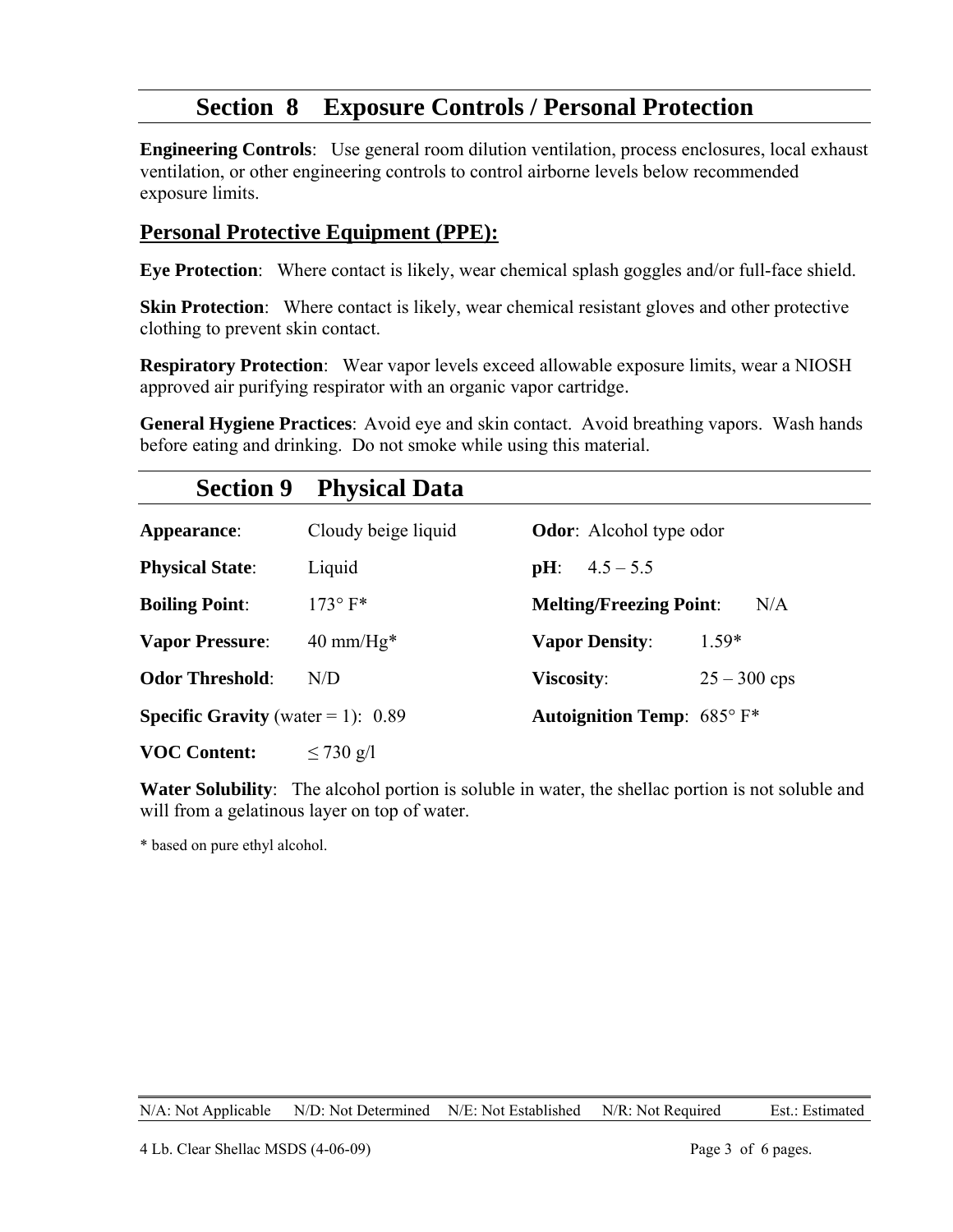# **Section 10 Stability and Reactivity**

**Stability**: Stable, non-reactive.

**Hazardous Polymerization**: Will not occur.

**Hazardous Decomposition Products**: Carbon monoxide during incomplete combustion.

**Conditions to Avoid**: Heat, sparks, flames.

**Incompatibility**: Oxidizing agents

## **Section 11 Toxicological Information**

**Carcinocenicity**: This material is not considered a carcinogen by IARC or NTP and is not regulated as a carcinogen by OSHA.

(See also Section 15 for related information)

## **Section 12 Ecological Information**

**Chemical Fate and Effects**: No data available.

### **Section 13 Disposal Considerations**

**RCRA Hazardous Waste**: This material, when discarded or disposed of, could be a hazardous waste according to federal regulations (40 CFR 261) due to the characteristic of ignitability (D001). The transportation, storage, treatment, and disposal of this waste must be conducted in compliance with 40 CFR 262, 263, 264, 268, and 270. Disposal can only occur in properly permitted facilities. Check state and local regulations for any additional requirements as these may be more restrictive than federal laws and regulations. Chemical additions, processing or otherwise altering this material may make the waste management information presented in this MSDS incomplete, inaccurate, or otherwise inappropriate.

### **Section 14 Transportation Information**

| <b>Regulated by the DOT:</b>     | Yes                 |
|----------------------------------|---------------------|
| <b>DOT Proper Shipping Name:</b> | Paint               |
| UN / NA Number:                  | <b>UN 1263</b>      |
| <b>Class:</b>                    | 3, Flammable Liquid |
| <b>Packing Group:</b>            | н                   |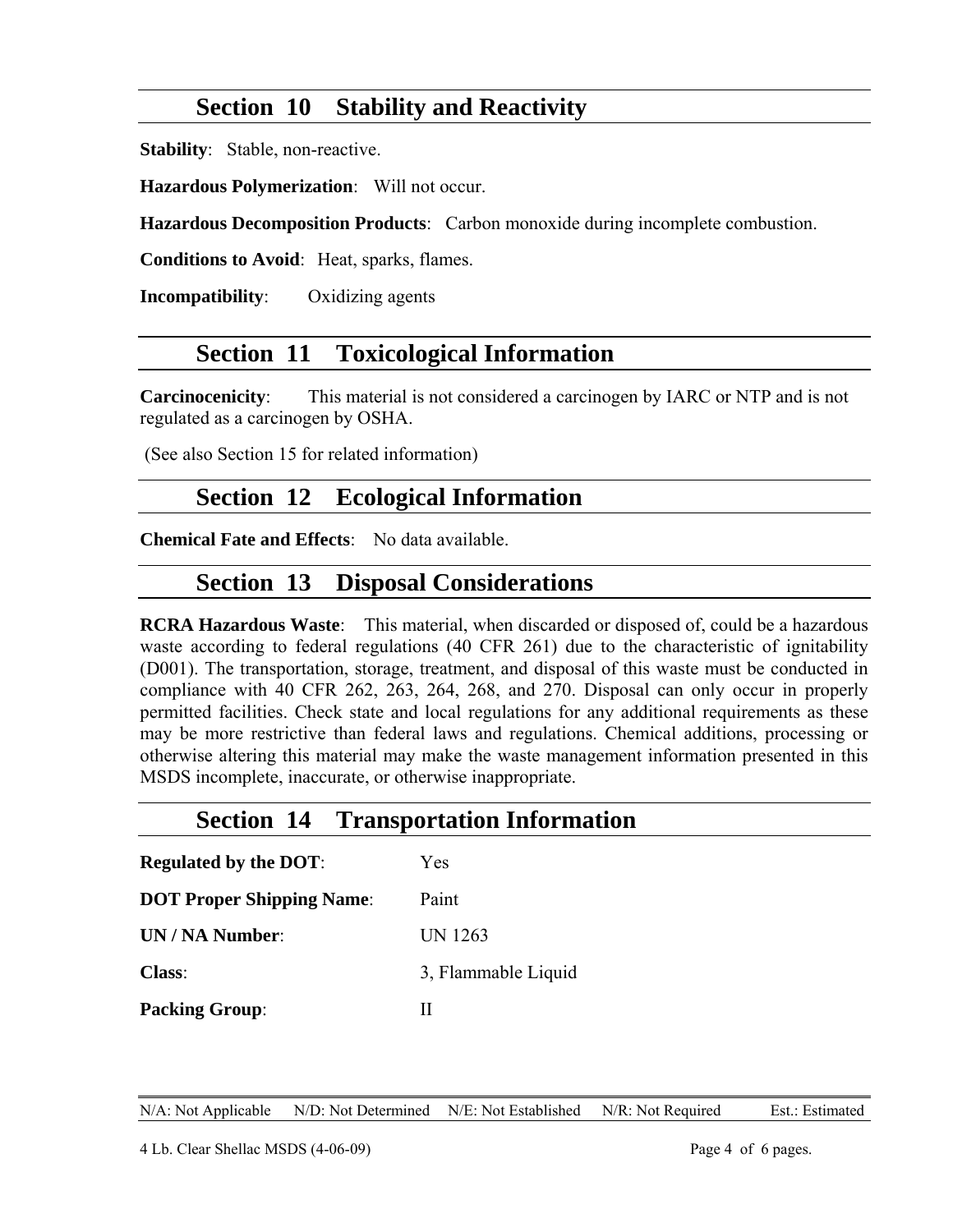## **Section 15 Regulatory Information**

### **CERCLA**:

The Comprehensive Environmental Response Compensation and Liability Act of 1980 (CERCLA) requires notification to the National Response Center for releases of quantities of Hazardous Substances equal to or greater than the reportable quantities (RQs) in 40 CFR 302.4 (for CERCLA 102).

Components present in this product at a level which could require reporting under the statute are:

| Chemical Name | CAS# | Maximum Concentration (Wt. %) |
|---------------|------|-------------------------------|
| None          | N/A  | N/A                           |

### **SARA Title III, section 311/312**:

The Superfund Amendments and Reauthorization Act of 1986 (SARA) Title III requires emergency planning based on Threshold Planning Quantities (TPQs) and release reporting based on Reportable Quantities (RQs) in 40 CFR 355 (used for SARA 302, 304, 311 and 312).

Components present in this product at a level which could require reporting under the statute are:

| <b>Chemical Name</b> | CAS# | Maximum Concentration (Wt. %) |
|----------------------|------|-------------------------------|
| None                 | N/A  | N/A                           |

### **SARA Title III, section 313:**

The Superfund Amendments and Reauthorization Act of 1986 (SARA) Title III requires submission of annual reports of release of toxic chemicals that appear in 40 CFR 372 (for SARA 313).

Components present in this product at a level which could require reporting under the statute are:

| Chemical Name          | CAS#           | Maximum Concentration (Wt. %) |
|------------------------|----------------|-------------------------------|
| Methyl Isobutyl Ketone | $108 - 10 - 1$ | $1\%$                         |

### **TSCA**:

The components of this mixture are listed in the Toxic Substance Control Act Inventory of Chemical Substances.

This product contains the following chemicals which require export notification under section 12(b) of the TSCA regulation:

| Chemical Name | CAS# | <b>TSCA</b> Section |
|---------------|------|---------------------|
| None          |      |                     |

## **Section 16 Other Information**